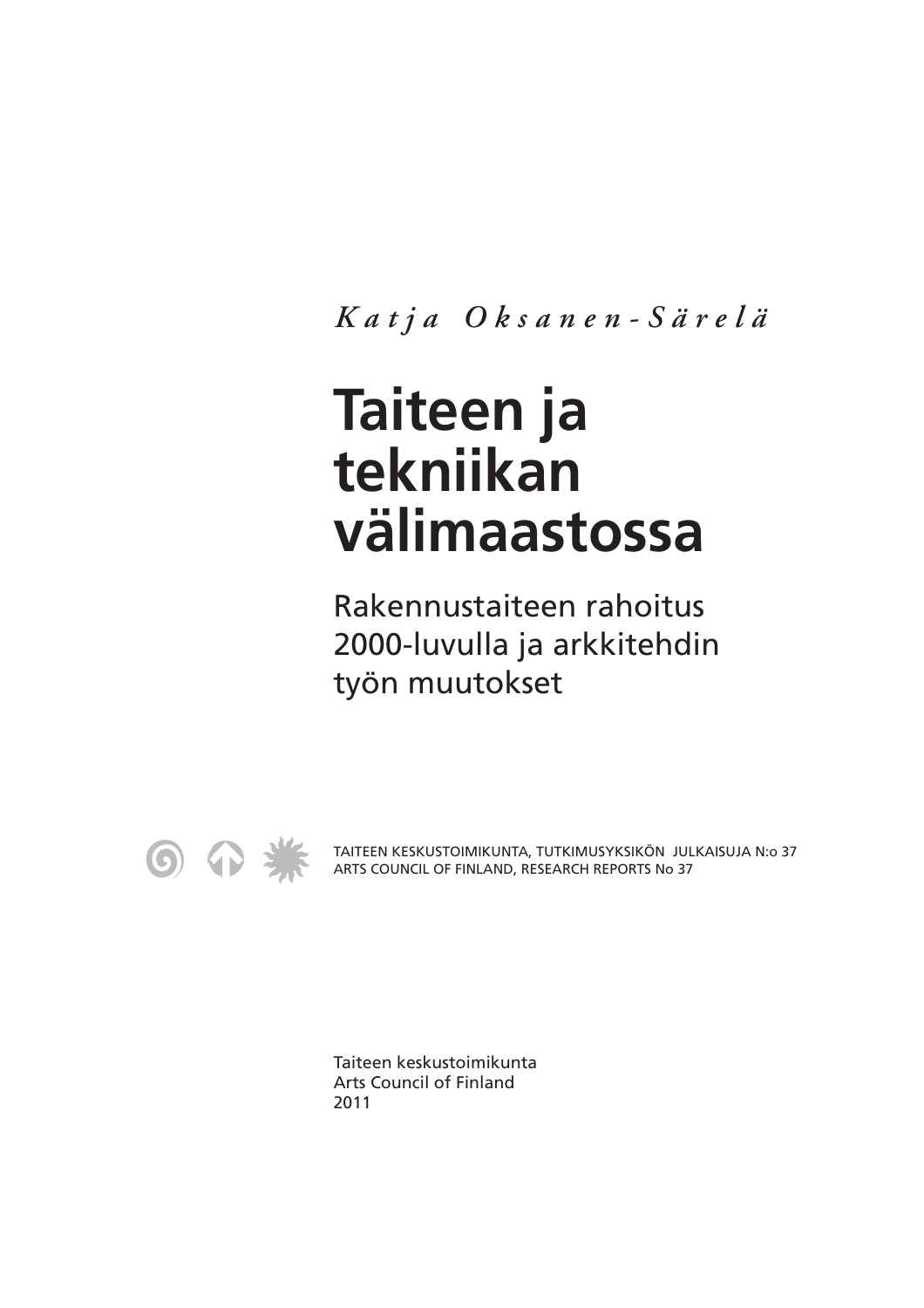© Katja Oksanen-Särelä ja Taiteen keskustoimikunta 2011

Kansi: Kari Piippo Taitto: Jussi Hirvi

ISBN 978-952-5253-81-8 ISSN 1796-6612

 $\mathcal{E}$ Lönnberg Print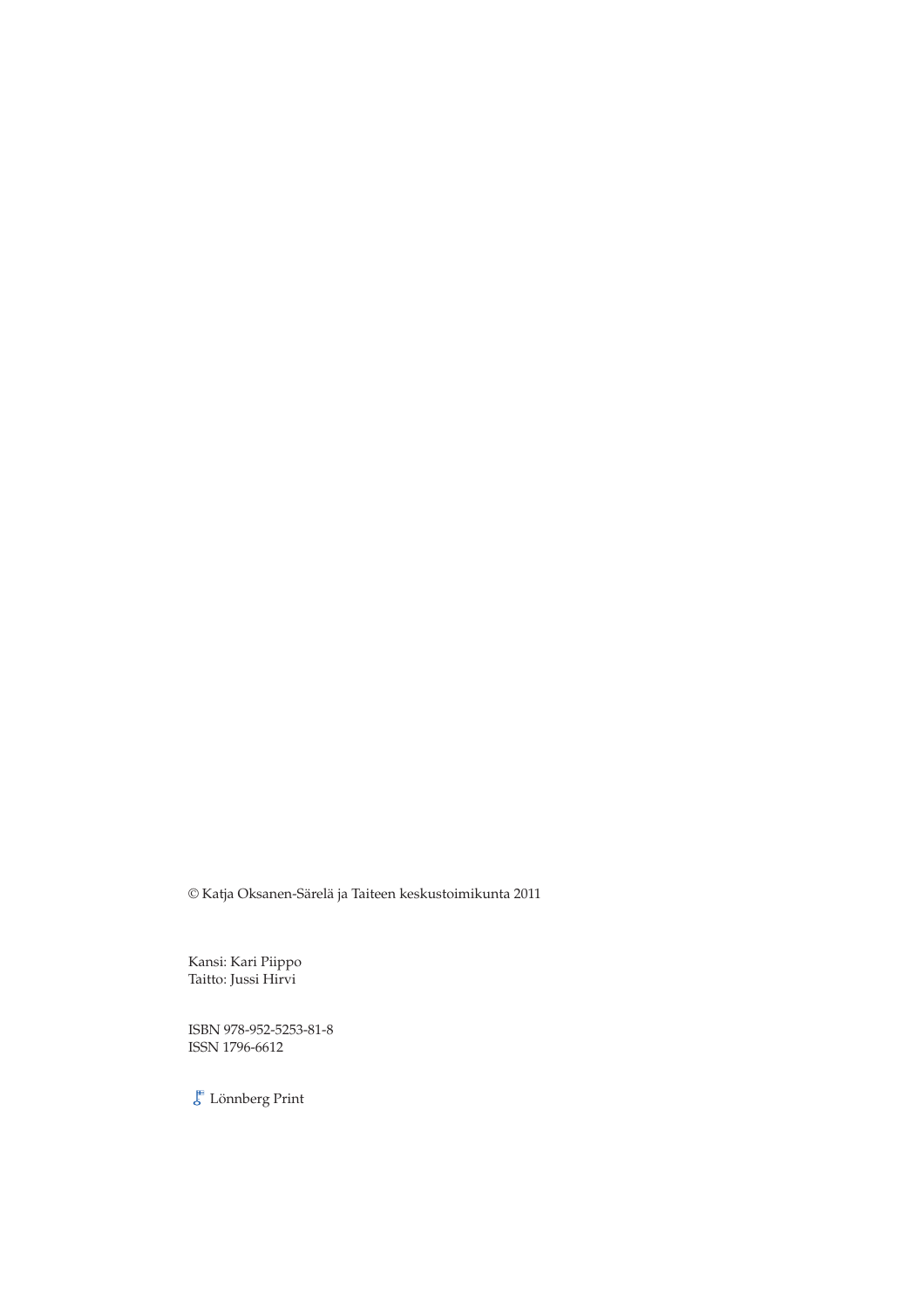Research Reports Publication no. 37 Arts Council of Finland Helsinki 2011

Katja Oksanen-Särelä

## *Between art and engineering*

*Public funding of architecture in the 2000s and changes in architects' work*

English Summary

#### *Aims and data of the research project*

The study at hand has two purposes: First, to examine architecture's share of the arts support system in the 2000s, and secondly to evaluate the status of architects in present building trade and the possible changes in it. In addition to discussing financial contributions from a quantitative perspective, the study reviews purposes for which individuals and organisations have sought support. The report also provides statistics about applicants and recipients of funding granted by the Arts Council of Finland<sup>49</sup>, the Ministry of Education and Culture<sup>50</sup> and the Ministry of the Environment. The objectives and outcomes of the Finnish architectural policy programme (launched in 1998) are also briefly examined since public funding of architecture and the activities of the National Council for Architecture (NCA) have been closely connected with this programme. As for the issue of status, the basic question is whether the status of architects – and consequently that of architecture – is waning in construction projects, as other professional groups (such as engineers) and operators (such as builders and developers) take over wider fields of activities.

<sup>49</sup> For more information about Finnish art councils, see http://www.taiteenkeskustoimikunta.fi.

<sup>50</sup> Called until 2010 the Ministry of Education.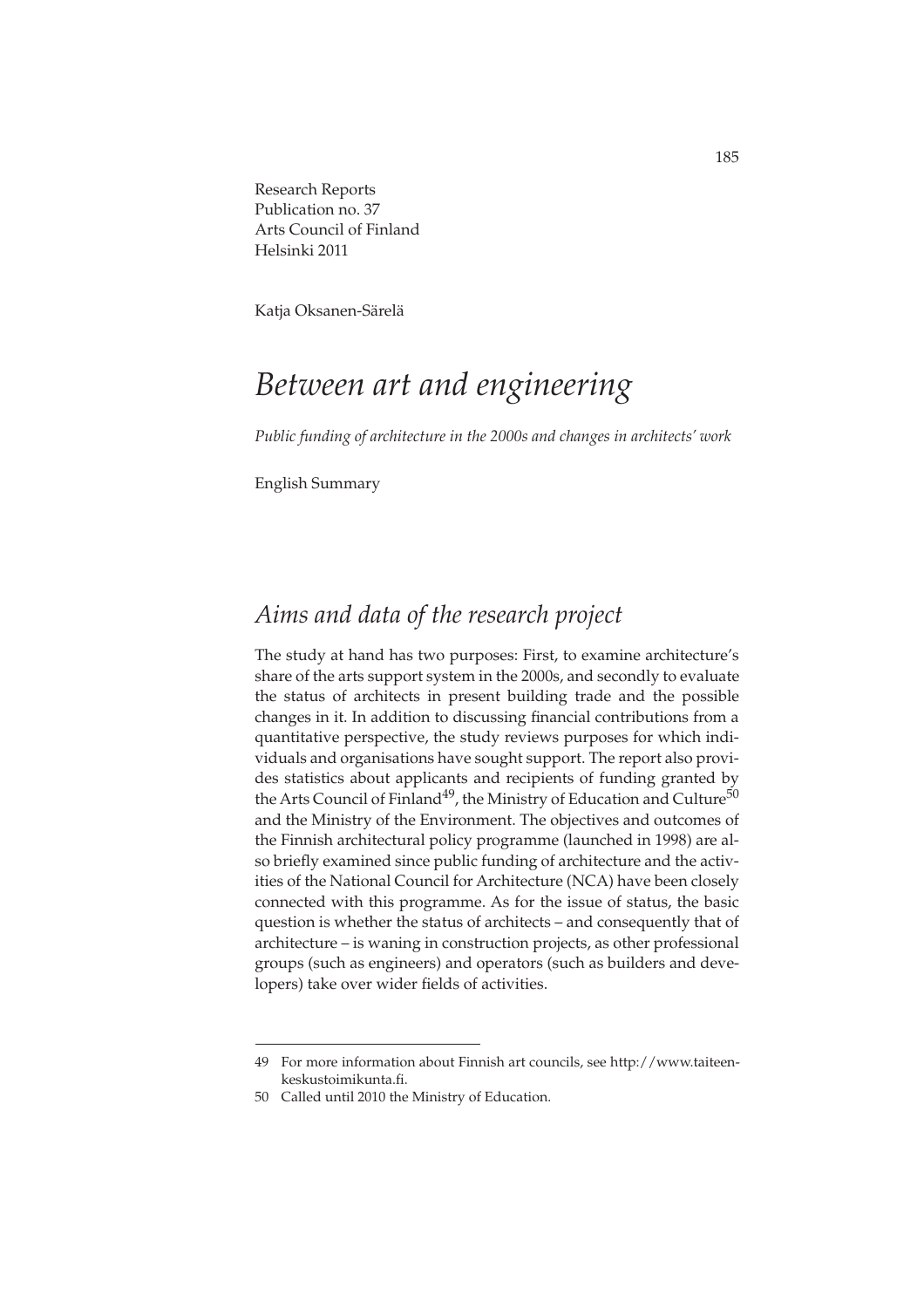A joint database of the Ministry of Education and Culture and the Arts Council of Finland is a key source of information for the review of funding. It contains information about the applicants for various grants and subsidies and about the support awarded. Other source materials include archived application materials and decisions made by the NCA from 2001 to 2010. The Arts Council of Finland's previous surveys of art subsidies are also used in the study. The section discussing the status of architects is based on questionnaire and interview material, which was collected for this study in summer and autumn of 2010. The questionnaire was sent to members of the Finnish Association of Architects. Answers were obtained from 641 members and the response rate was slightly over 34 percent. Of these, 11 interviewees were chosen, representing the architect population in terms of age, gender and working sector (private sector entrepreneurs and salaried workers, and public sector architects working in municipalities and state). In addition, 12 interviews were conducted among members of the NCA and officials responsible for architectural policy in the Ministry of Education and Culture and the Ministry of the Environment. The total number of interviews was thus 23.

#### *State support for architecture in Finland*

Enhancing architecture by developing cultural and art policies is primarily the task of the Ministry of Education and Culture. The ministry is the main actor in preparing legislation and creating art and cultural policies related to architecture, as well as in the funding of architecture from the state budget. Legislation of building and land use, which steers regional planning and building, is conducted in the Ministry of the Environment. The Ministry of the Environment has also funded architecture during this period by supporting communities in recruiting regional architects (annually approx.  $500,000 \in \mathcal{E}$ ) and granting subsidies for conservation of built heritage (annually approx. 2.4 million €). Moreover, preparation of legislation on regional development strategies carried out in the Ministry of Employment and the Economy affects the quality of built environment, although the ministry does not directly finance architecture. Of the art and cultural policies affecting architecture the most influential has been the first national architectural policy programme, conducted by the Ministry of Education and other actors including the Ministry of the Environment. The programme set out general objectives for creating a good environment in the form of 24 actions. These included e.g. extending the role of regional architects, maintaining the architectural heritage, enhancing architectural education and investing in architectural research. Architectural funding has reflected architectural policy, which can be seen especially in the support of the NCA.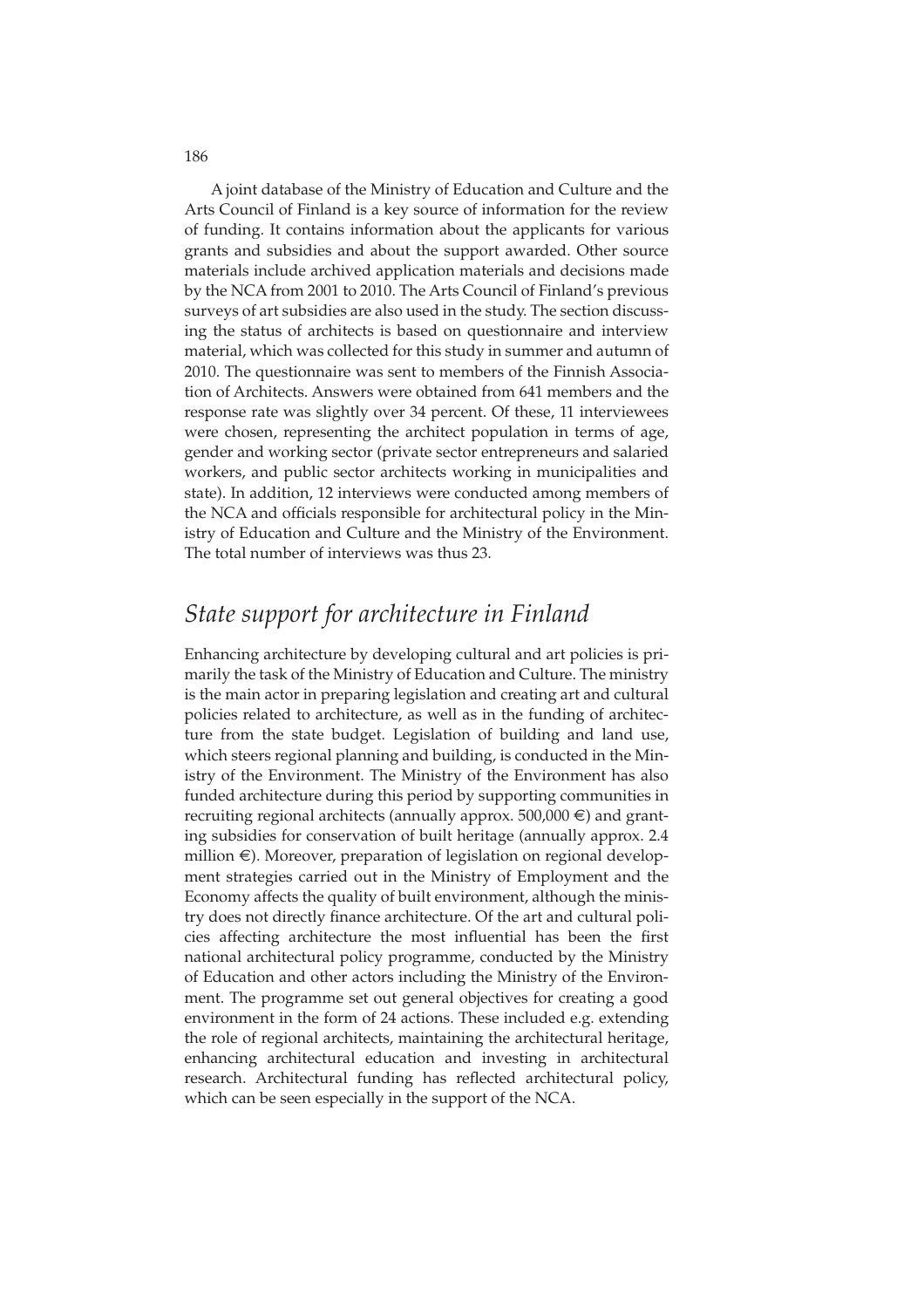The Ministry of Education and Culture is the main public funder of architecture through its support to architectural institutions and organisations. Most of the public support for architecture, as for all arts, is distributed through the statutory state support to art institutions. Other state support consists of various discretionary grants for art organisations, allocated by the ministry. Subordinate to the Ministry of Education and Culture is the Arts Council of Finland, whose statutory responsibility is to promote and support art, create and develop art policies and conduct research in the field. The Arts Council of Finland consists of the Central Arts Council, National Councils representing different art forms (9) and Regional Arts Councils (13), which promote art at the regional level and award grants to artists and organisations in their provinces. Arts councils award direct, discretionary support for individual artists, working groups and organisations.

The overall support for architecture from the Ministry of Education and Culture steadily grew from 2.2 to 3.4 million  $\epsilon^{51}$  in 2001-2010, although its share of the ministry's total budget for arts and culture has remained relatively at the same, modest level. Annually the relative share has been 0.6–0.9 percent of the budget for arts and culture. In all, the largest recipients in architecture between 2001 and 2010 were The Museum of Finnish Architecture and the Alvar Aalto Museum, even when the state subsidy for museums is not taken into account. From 2008 on, the state subsidy for museums has grown, which explains the growth in support at the end of the decade. In 2010 the subsidy for the museums representing architecture (The Museum of Finnish Architecture and the Alvar Aalto Museum) was 1.1 million  $\epsilon$ . Still, of the statutory museum subsidies in all art fields the share of architecture has slightly decreased from 3.3 to 3 percent. As enhancing architectural education was one of the objectives of the architectural policy programme, organisations involved in the field have been granted support, although the overall support has been quite modest. The ministry's overall support of architectural education was at its highest in the middle of the period (about  $100,000 \in \text{in } 2005$ ).

<sup>51</sup> Without statutory state subsidy for museums from 1,7 million to 2,2 million.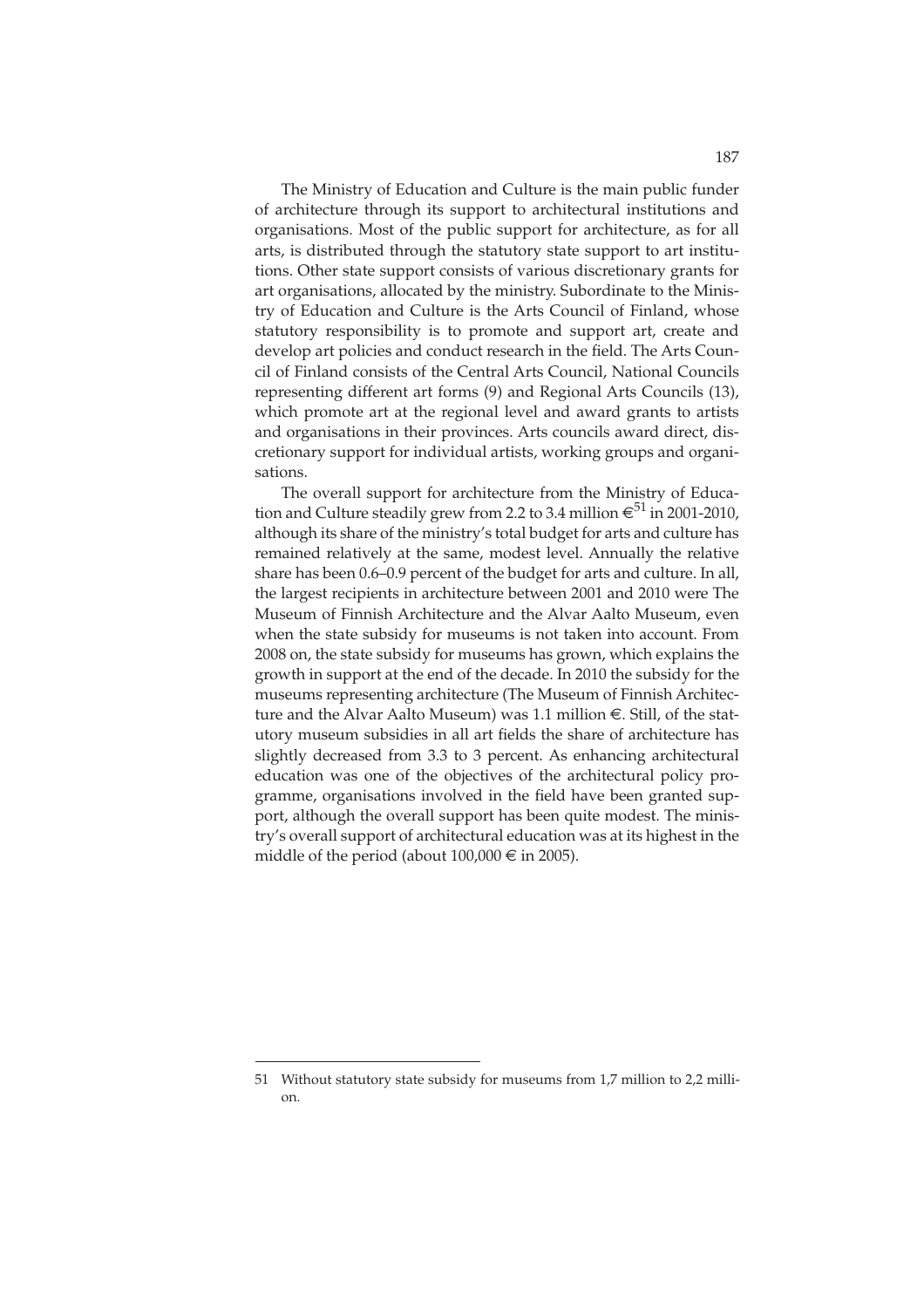

*Graph 1. Support for architecture by the Ministry of Education and Culture in 2001-2010*

In this study the funding granted by the Arts Council of Finland (the Central Arts Council, NCA and Regional Arts Councils) has been given more thorough consideration. The support granted by arts councils<sup>52</sup> has grown during the period from slightly over 300,000  $\in$ to almost  $600,000 \in$ . The support for architecture grew towards the middle of the period, and after two years of recession the support rose again in 2008 to the current level. The growth at the end of the period is due to an increase in working grants for individual artists and grants for organisations. Despite growth in the total sum, the relative share of architecture of the arts council support to the arts has remained comparatively the same, 2–2.5 percent. The arts council's support for architecture is mainly channelled through the NCA, although architecture has received some support (namely grants for children's culture and travel grants) also from the Central Arts Council. The NCA awards working grants to individual artists, project grants to individual artists or working groups and project grants to organisations.

<sup>52</sup> Without regional arts councils' support.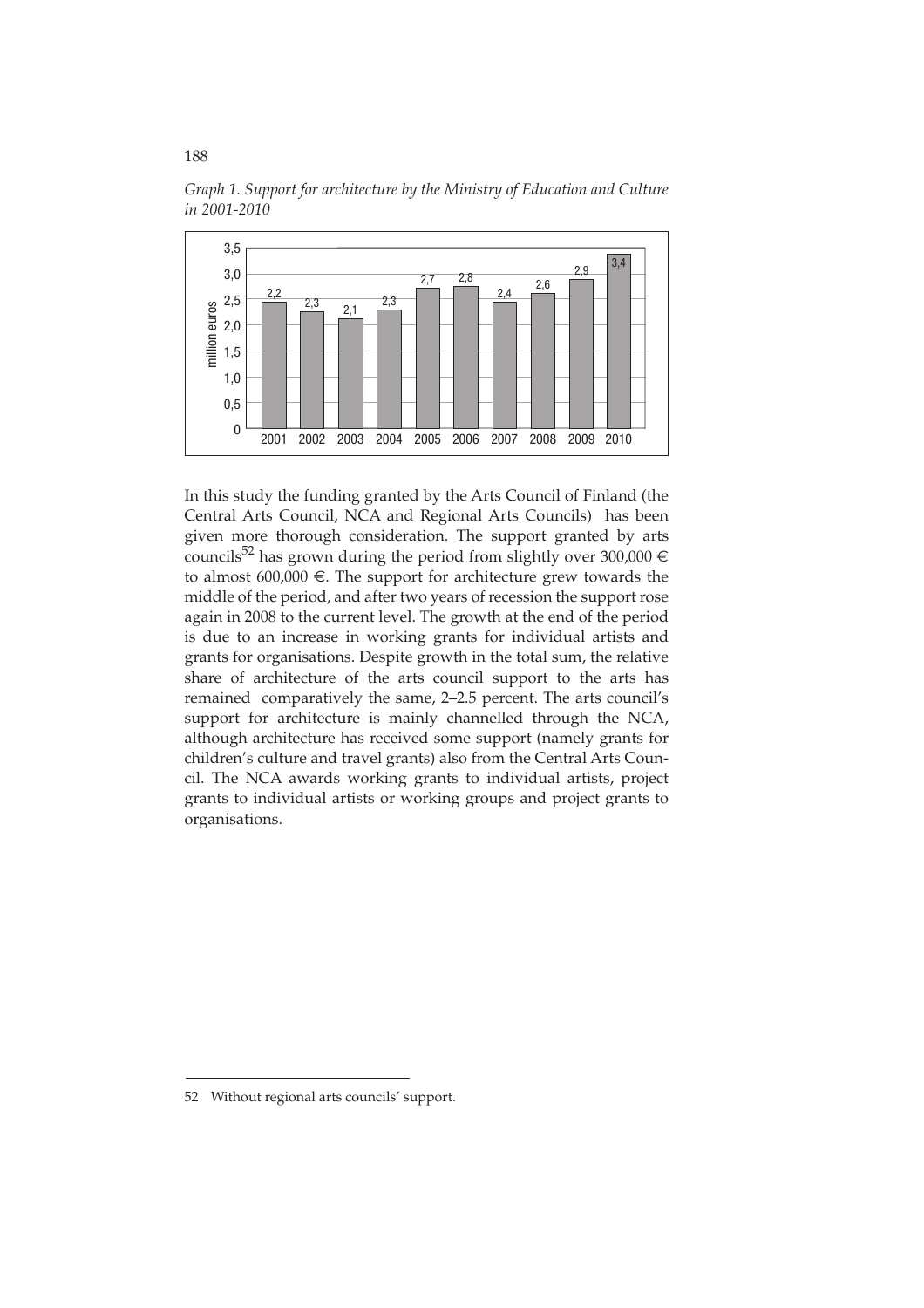

*Graph 2. Support for architecture by the National Council for Architecture in 2001-2010*

Grants for individuals have constituted the largest part of the NCA support in the period, although the relative share of individual support has slightly declined compared to support for organisations. At its highest (2003) the support for individuals was over 90 per cent of all the support for architecture. In 2010 it was two thirds (about  $400,000 \in$ ) of the total support. Among grants for individual artists in architecture, the relative share of working grants (as compared to individual project grants) has varied during the period, being about 80 per cent in the last four years. Compared to all support forms, the relative share of working grants has slightly declined in the period. In 2010 working grants consisted of 52 per cent of the total support for architecture (the share was 55 % in all fields), whereas at its highest (in 2002) working grants constituted almost three thirds of the total support in architecture and two thirds in all fields. This is mostly due to growth in project-based national lottery funding, whereas working grants are funded through the state budget. Architecture's relative share of working grants for all art fields has been 1.8–2.5 percent, being slightly over two per cent in the latter part of the period. In the last two years architecture has annually received about 320,000  $\epsilon$  as working grants. Of project grants for individuals and working groups, architecture's relative share has been about two per cent during the period, being slightly higher in the last two years. In 2010 the support was 76,000 € when at its lowest (in 2002) it was only one third of this amount.

NCA support for organisations has varied, reflecting on the support allocated for monitoring and enhancing the national architectural policy programme. The support for organisations increased in the latter part of the period: In the last two years the annual support for organisations was about 200,000 €, while in 2003 it was, at its lowest, under 34,000 €. The support for organisations has also grown in comparison with the support for individuals in the latter part of the period. In the last two years the support for organisations has consti-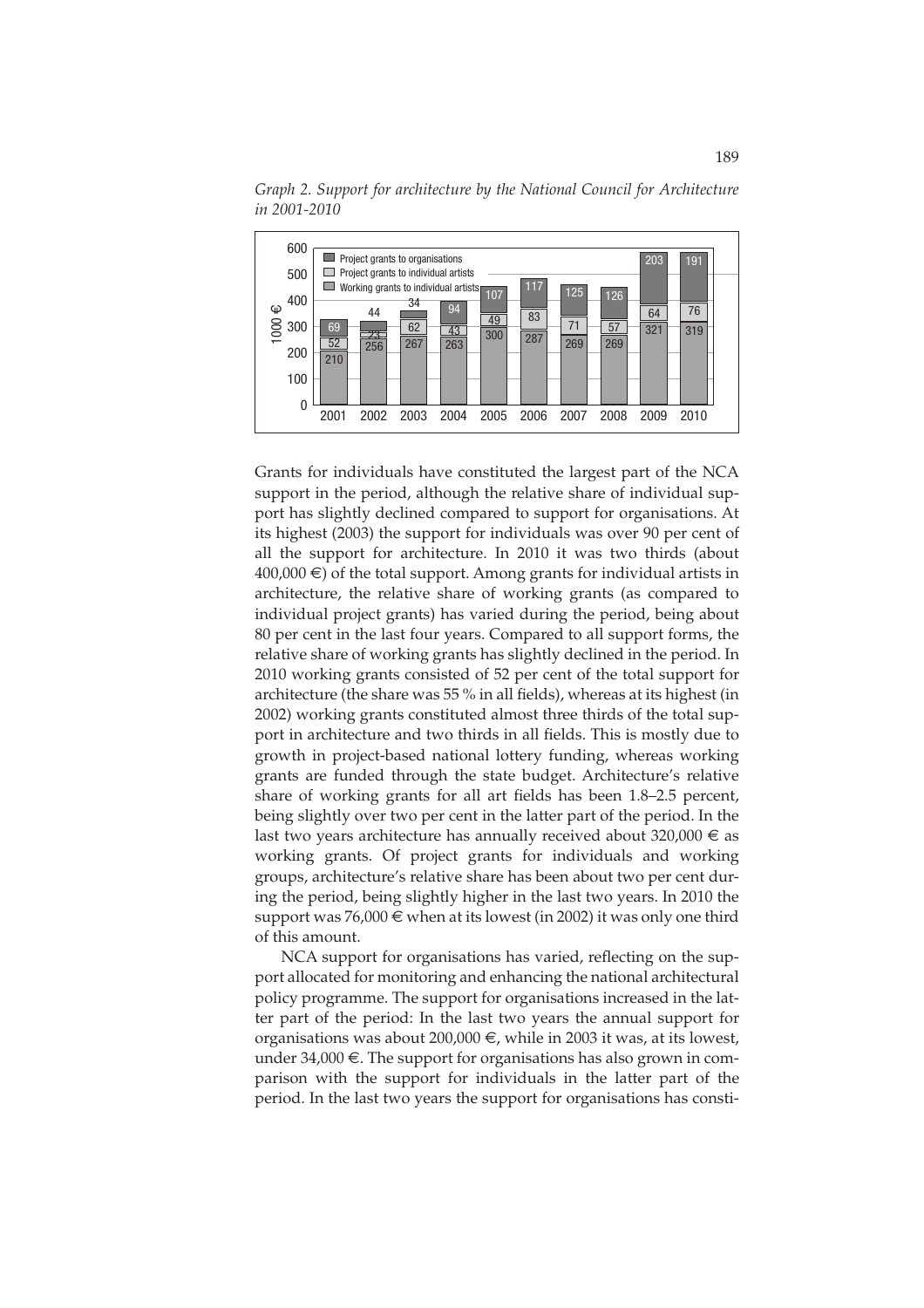tuted one third of all support granted by the NCA. Characteristic of NCA support is that funding organisations has been closely tied to the national architectural policy through grants to the Finnish Association of Architects for observing and enhancing the policy objectives. Architectural policy activities have included enhancing architectural education, raising public awareness of architecture among citizens and policymakers and international co-operation through the European Forum for Architectural Policies network. Architectural policy's share of all community support has varied annually between less than 50 per cent to over 90 per cent. In the first two years of the period architectural policy's share was at its highest, as, for instance, in 2010, when its share was slightly over 50 per cent (100, 000  $\in$ ) of all community support (191,000 €). Even though the share of the national architectural policy has decreased during the period, grants allocated by the arts councils have been closely tied to implementing the policy's objectives. There might also be alternative models in funding, such as including architectural policy in the Ministry of Education and Culture budget for arts.

The regional art councils' support to architecture has been quite small in quantity and in relation to their support to other art forms. The annual support for architecture has varied between  $50,000 \in \text{and}$ 140,000 €, which is from one to three per cent of the total regional art council's support. The support was at its lowest in 2006-2008, after which it has slightly grown in quantity and in relation to other art forms, largely due to the appearance of new regional artists<sup>53</sup> in architecture. The regional support for architecture consists typically of the regional artist system, while other support for individuals and particularly for organisations has been minimal. As the regional support for architecture consists almost entirely of the system of regional artists, many regional councils have not granted any support to the field for several years. At the same time other council support for architecture is concentrated in certain geographical areas (namely the Uusimaa region). Even though the concentration reflects the geographic positioning of architects, it is noteworthy in regard to regional equality.

Outside public funding there has been a notable increase in the financial support to the arts allocated by private foundations in the research period. In architecture, too, support grew in the first half of the period, but after 2007 foundational support for architecture has decreased both in total sum and in comparison to other art fields, as the relative share has declined from two to one per cent. Despite the decrease, foundations' support for architecture is notable in comparison with the total support for architecture, as in the last five-year period the foundations' support for architecture has been about the

<sup>53</sup> The regional arts councils employ regional artists to work as special experts who promote the arts in their own fields in the region.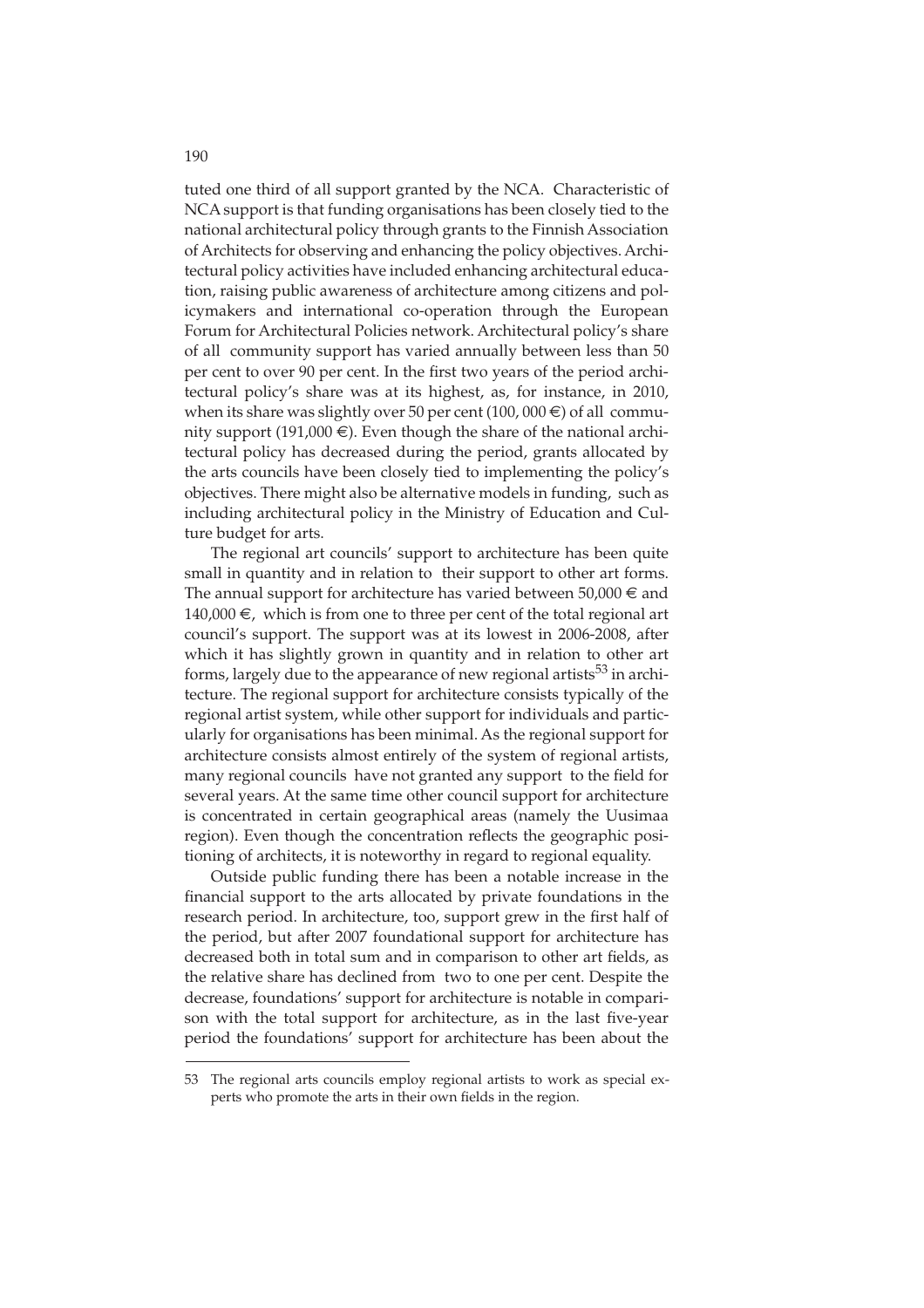same as support granted by arts councils. However, arts council support for architecture has slightly increased in the last part of the decade, while foundational support has, as mentioned, declined.

There have been some specific characteristics in the support from the Ministry of Education and Culture compared to other art forms. Until 2006 funding of The Museum of Finnish Architecture was not fully covered within the state subsidy system, as it is for other art museums. The funding was partly allocated from NCA grants. The Finnish Association of Architects has not received an annual subsidy for enhancing architectures' visibility, as have many other art forms. In addition, architecture is not included in the national cultural export strategy (2007), which is partly due to architecture not having its own coordinative organisation and information centre with which to co-operate at the time the strategy was developed. In 2011 the NCA has, among many organisations in the architecture field, introduced an initiative to the Ministry of Education and Culture on establishing such an organisation.

It is difficult to measure exactly how state support has impacted the quality of architecture or the realisation of aims defined in the national architectural policy programme. As the resources for monitoring the outcomes of the programme have been limited, there has not been a systematic follow-up after the evaluation report in 2002. Thus, the focus in architectural policy has been on enhancing the goals instead of monitoring their realisation. However, as also stated in the evaluation report, many goals defined in the architectural policy programme, such as extending the role of regional architects, maintaining architectural heritage by, for example, inventorying the heritage in all the municipalities and enhancing architectural education, have been implemented satisfactorily. The national programme has also encouraged cities, towns and regions to draw up their own local architectural policy programmes. For actualisation of the goals, it seems to be crucial to have clearly defined agents who take the responsibility of carrying out the tasks.

As seen, funding and promoting of architecture in Finland has been divided between the Ministry of Education and Culture, the Ministry of the Environment and partly also the Ministry of Employment and the Economy. Architecture has not had permanent funding from the state budget; instead the funding has been project-based. As there has been neither a certain actor responsible for architecture, nor permanence in financing, consistent and long-term enhancing of architecture has been challenging. In such a situation there is the risk that architecture as a whole is left to no one's responsibility. In several European countries architecture is organisationally part of the cultural ministry apparatus or there is a separate organisation for architecture funded by several ministries. Such models could be possible in Finland, too.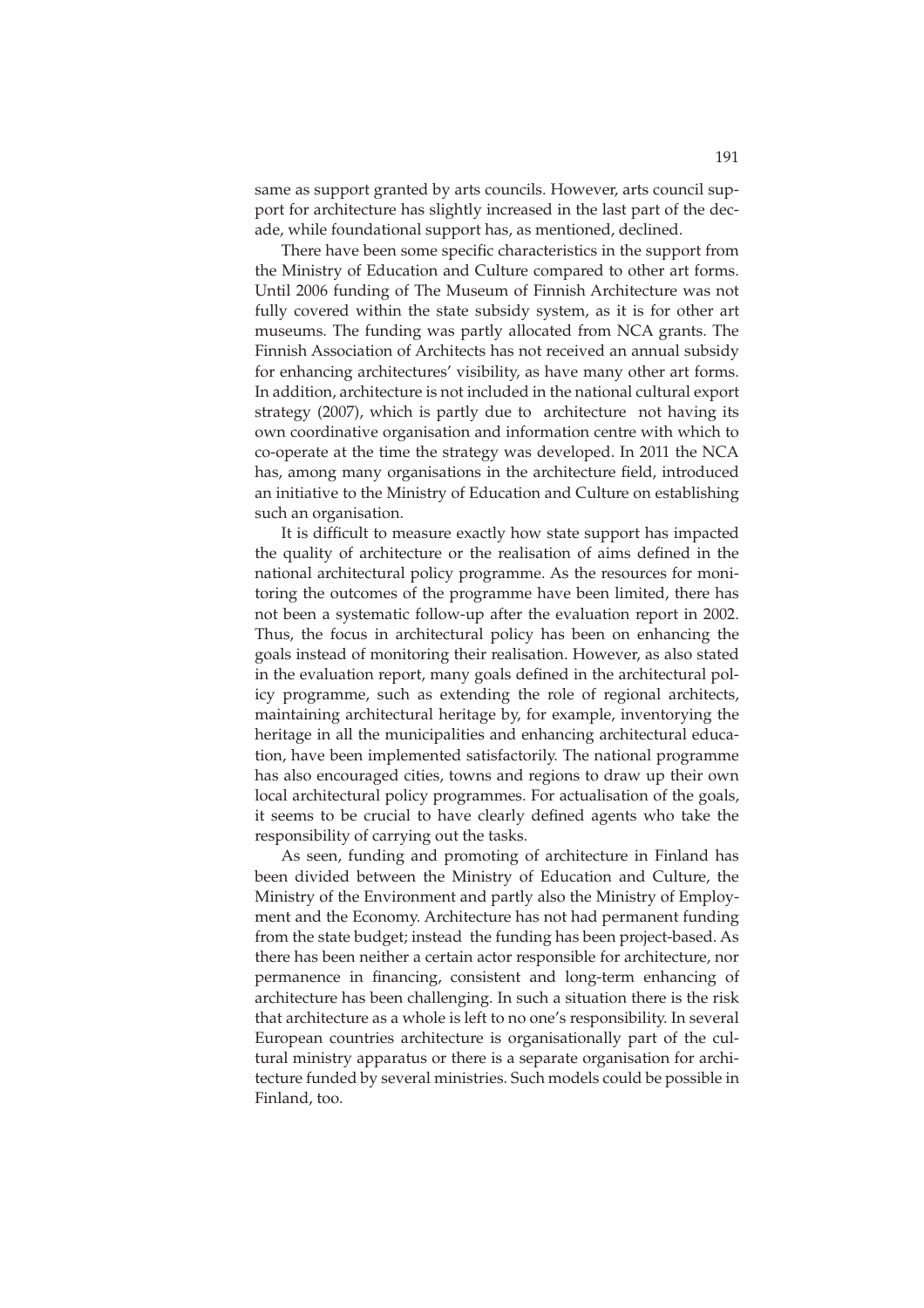### *Architects' status and position in construction processes*

Architects' views on their working conditions and their position in construction processes were also addressed in the study. Problematic issues as well as suggestions regarding the current position of architects and architecture will now be briefly discussed. Nine out of ten of interviewees experienced that norms regarding planning and construction have tightened in recent years and as many felt that this has affected their work. Norms were perceived as restrictive, but at the same time ambiguous, which may lead to arbitrary interpretations and even regional inequality as norms may be interpreted differently in different municipalities. Adopting norms which are constantly changing was seen as time-consuming, taking resources from the already insufficiently resourced planning work. Many of the respondents believed that instead of detailed norm systems, building should be guided by exemplary building and best practices. In spring 2011, norms are being revised in the Ministry of the Environment. The aim is to assure the quality in building as a whole, by setting a general level of standards instead of detailed legislation. Based on the study, this seems to be a direction consistent with architects' wishes.

Architects in both the private and public sector felt their possibilities of influencing the building process are restricted, especially compared to contractors, developer consultants and business actors, such as local entrepreneurs. Architects were of the opinion that their influence was limited because project management, which has earlier been architects' responsibility, has been transferred to other actors such as developer consultants. Accordingly, architects felt that maintaining a fast and cost-efficient building process often overrides architectural values. Architects believed that improving their abilities in project management by education would strengthen their position, which, consequently, would ensure that architectural quality is taken into account in the building process. According to architects, customers also have an important role in regard to quality. In the public sector the number of municipal architects is decreasing, and other professionals, such as engineers order planning services. According to architects, this may have a negative effect on architectural quality. In the private sector, making customers more quality-conscious through architectural education was seen as important in this respect. In all, architects experienced that in the construction process there is not enough time allocated to planning, which makes it more difficult to find innovative and fresh solutions. In regard to innovativeness, the state of residential building was seen as especially weak, partly because of the conservativeness of the building industry, partly because, in architects' opinion, the building industry does not have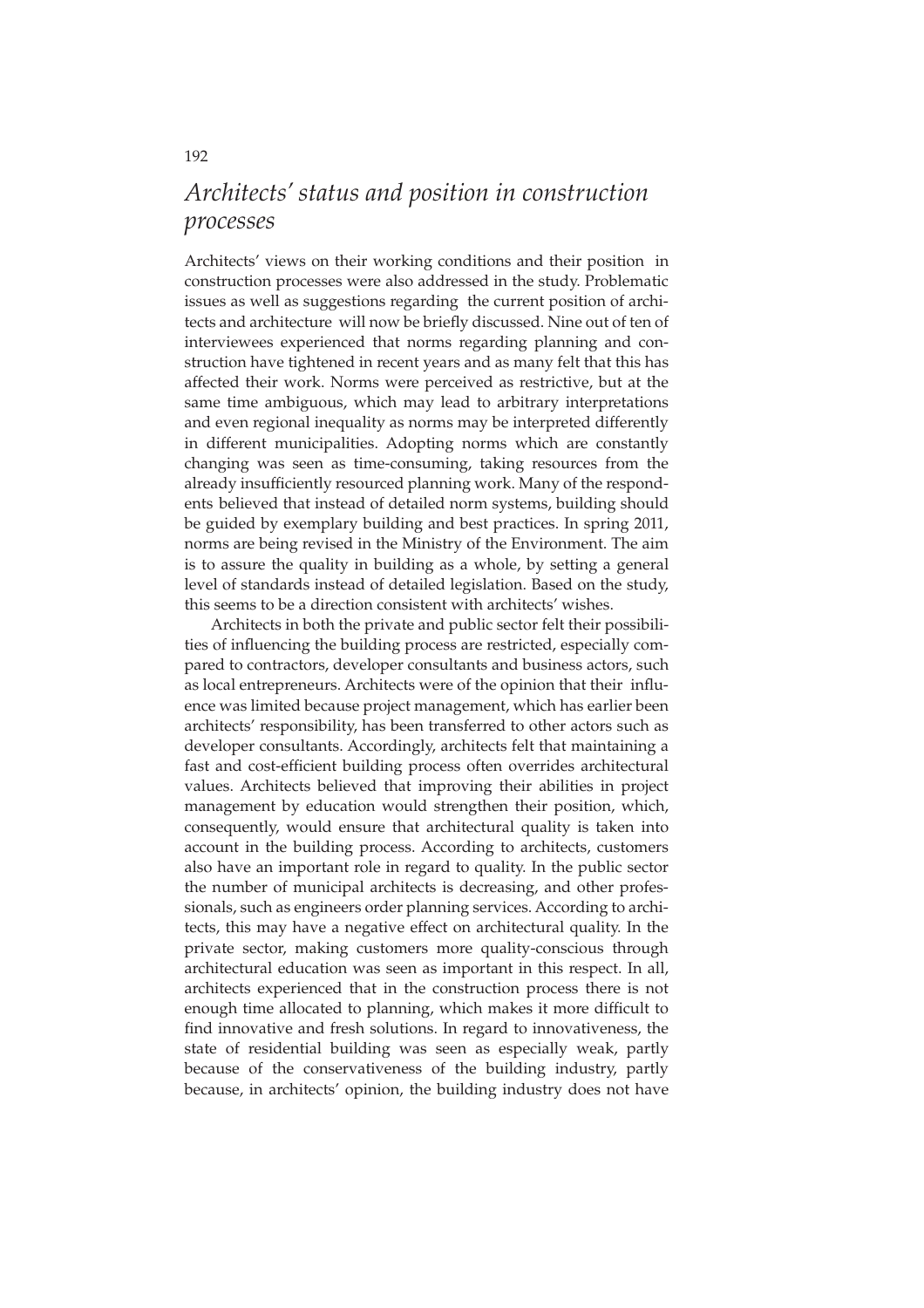the motivation to develop as apartments sell irrespective of their architectural quality.

The Finnish procurement laws, namely the Act on Public Contracts, state that all public contracts, including contracts for architectural services, should be subject to an open bid. The aim of the legislation has been non-discriminatory treatment of providers and improvement in quality. However, three out of four respondents felt that the public procurement system affects their work negatively as it in its current form is a hindrance to obtaining good quality in several ways. Architects were of the opinion that affordability overrides quality-based criteria even though attempts have been made to develop systems which take quality into account better. Because every project is subject to open bidding, it is impossible to form permanent business relationships with proven operators. Also, the rule according to which only the past three years are taken into account when evaluating architectural firms was seen as being unfair, positioning small architect firms into an unequal situation with larger companies. Consequently, there has been a centralisation of architectural firms (both in market revenue and in the number of employees) in the 2000s. Architects stated that instead of the current procurement system, architectural quality is better obtained through architect competitions, which provide the opportunity to create and develop ideas more freely than in everyday work as an architect. Competitions also give architects opportunities for professional growth and development which, consequently, has a positive effect on architecture as a whole.

Employees in the private sector differed somewhat from architectural entrepreneurs as well as employees in the public sector (municipalities and state) regarding work satisfaction and perceived possibilities of having greater influence. Employees in the private sector had more time-related pressures than other architects and they felt more often that time allocated for planning was inadequate. They also experienced more difficulties in influencing the quality of their work and in having their objectives approved. As employees in the private sector are typically younger than other architects, this can be partly, but not entirely, due to their shorter work experience. Inside the workplace salaried architects' influence might weaken even more if architectural firms grow, even though larger firms may have more influence on the other actors in the construction field.

In improving architects' position the most important actions according to respondents and interviewees were higher income, improving architects' status in relation to other actors in the field and authorising the profession so that only actors who fulfil certain qualification can practice architectural planning. Higher income and improving architects' status were particularly important for salaried architects in the private sector, while authorising the profession was particularly important for architects working in the public sector and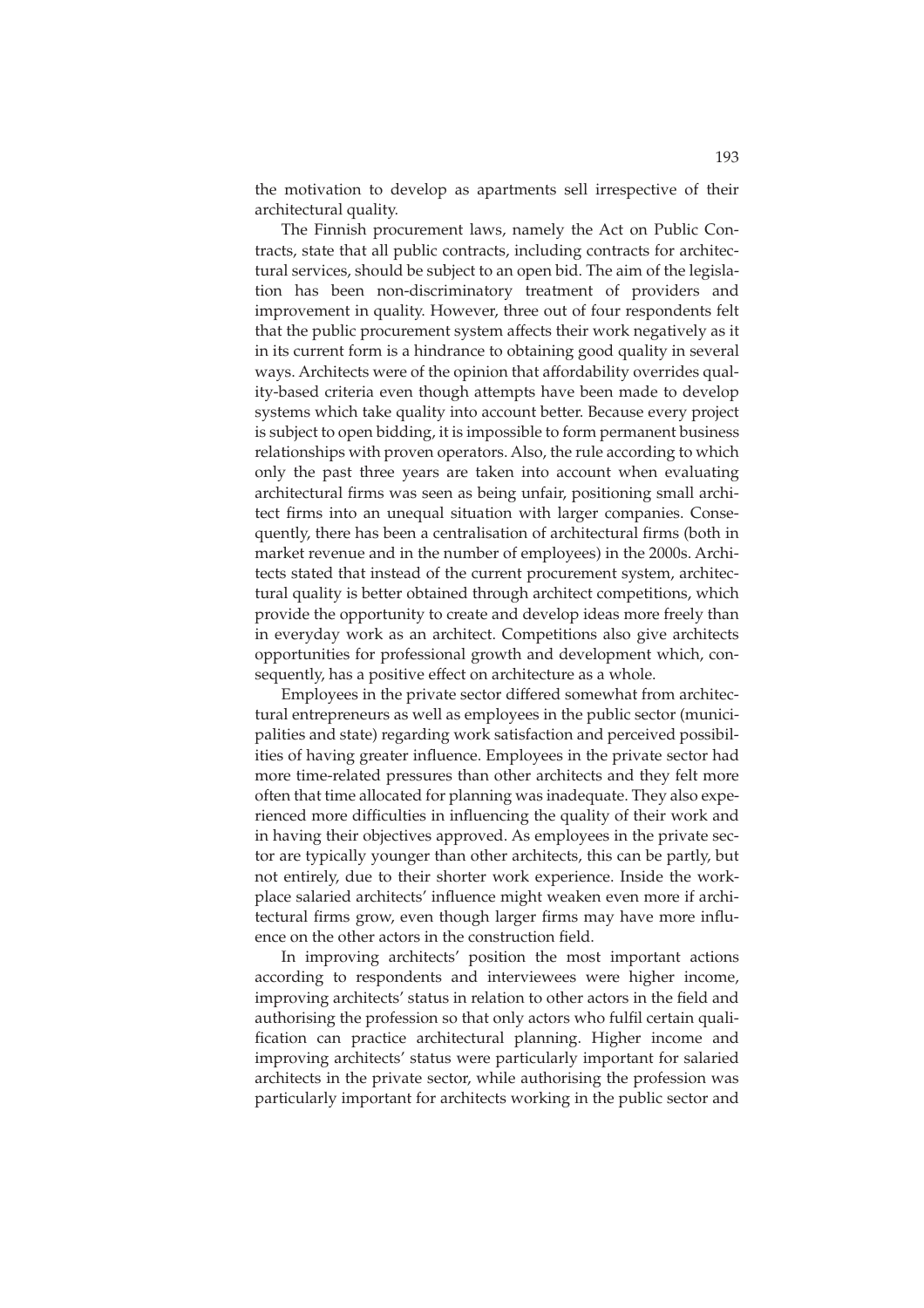for architects with longer work experience. It is also noteworthy that restructuring architectural education to respond to demands at work was more often important for architects in the public sector than for others. Architects typically compared themselves to engineers both in the context of income and in perceived status among actors in the construction industry, as engineers were seen to overshadow architects in both regards.

In improving architecture's current position the most important actions according to respondents and interviewees were: bringing out architectural issues in public and in the media, a different system of public procurement and architectural education both for the general public and public servants and municipal policymakers. The actions were considered important by architects working in both public and private sectors, although there were some differences in emphasis. Architectural education was most important for architects working in the public sector, where especially municipal architects valued educating municipal policymakers. Furthermore, in the public sector, architects working for the state supported a different public procurement system, while municipal architects, perhaps surprisingly, were more satisfied with the current system than others. Raising public awareness of architecture and furthering architectural education were also aims defined in the first architectural policy programme. In light of the study it is important to continue working on these areas.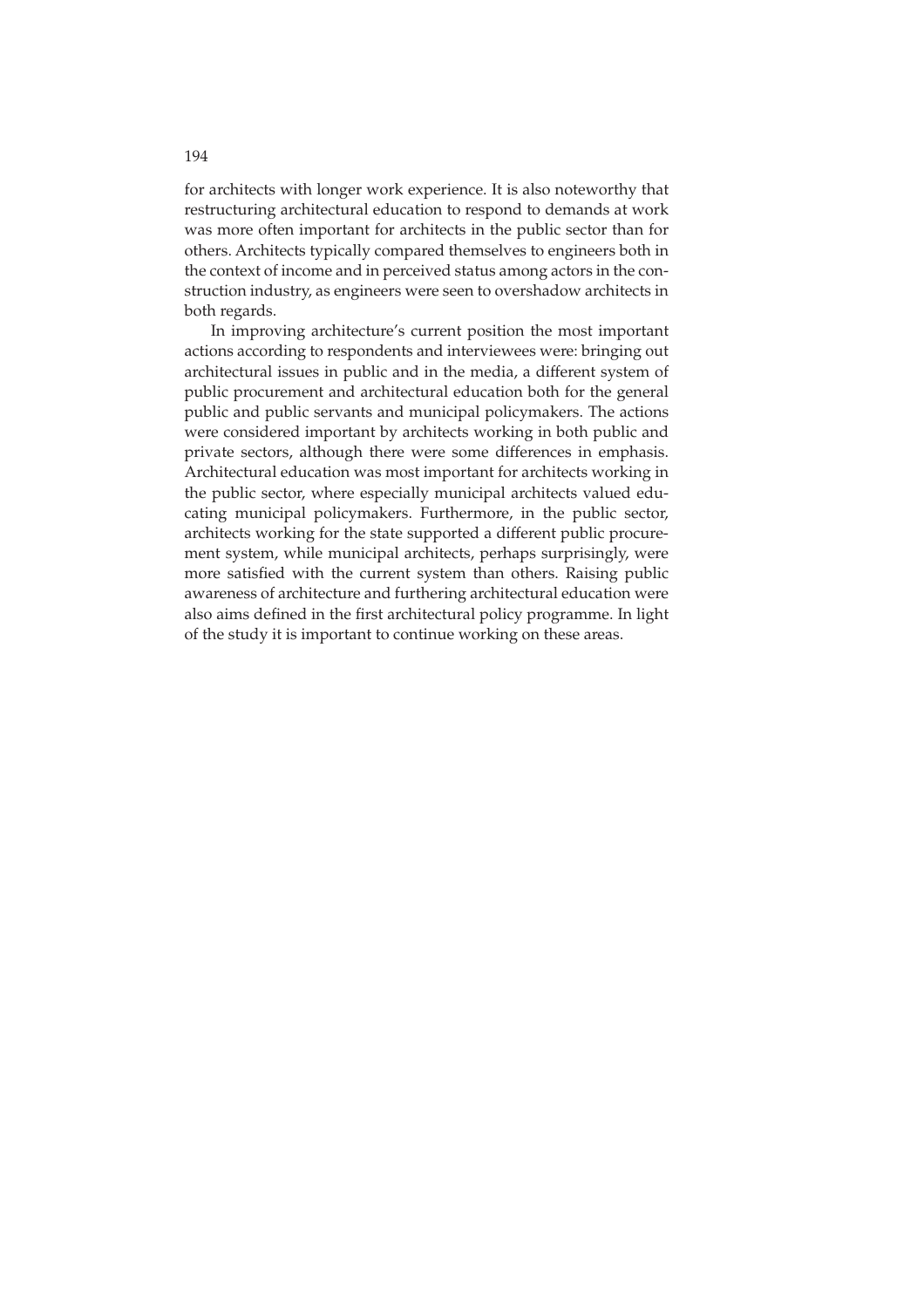

*Graph 3. Most important actions in improving architectures current position*

Regarding professional image, architects saw themselves as problem solvers who combine the aesthetic, functional, technical and economic aspects of construction in a unique way. Other actors were seen as neither possessing the capabilities for nor having the interest in making this kind of synthesis. In architects' opinion, an architect is the only actor in the building process who can take farsighted responsibility for the quality of the outcome, as opposed to other actors with more short-term, economic interests. Still, architects did not position archi